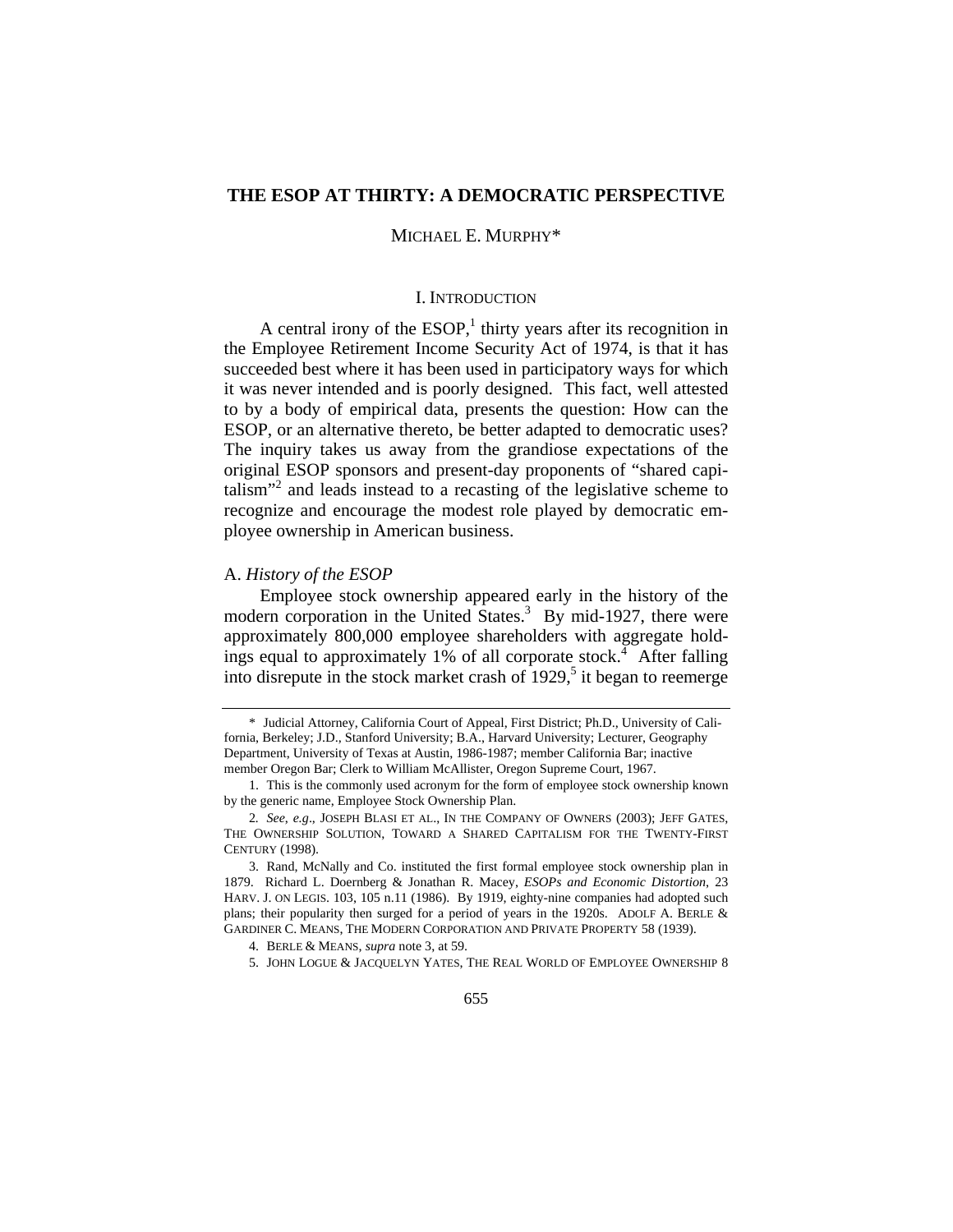in the post-war era as companies adopted employee stock purchase plans and stock bonus plans, a form of retirement plan funded by employer stock.<sup>6</sup> But the recognition of ESOPs as a favored form of stock bonus plan in the Employee Retirement Income Security Act of 1974 (ERISA) was the watershed event that led to the proliferation of employee stock ownership plans, including not only ESOPs but also stock options, stock purchase plans, and the now-notorious investment of employer stock in  $401(k)$  plans.<sup>7</sup>

The ESOP legislation in 1974 was the product of the peculiar chemistry between the eccentric economic theories of Louis Kelso and the conservative populism of Senator Russell Long, chairman of the Senate Finance Committee from 1966 to 1981 and an influential member of the committee until his retirement in  $1986$ <sup>8</sup>. A securities lawyer with a prominent San Francisco law firm, Kelso developed an elaborate body of economic theory that he saw as a challenge to conventional economics and the key to the survival of capitalism.<sup>9</sup> In his view, capitalism was afflicted with two related pathologies—the increasing concentration of capital in a small fraction of the population and the high level of taxation that took income from productive members of society and distributed it to the nonproductive. The heart of the problem, as Kelso saw it, lay in traditional capital financing methods that conditioned the acquisition of new capital on the ownership of existing capital, thus creating a "spiraling concentration" of capital ownership and providing the political incentive for the New Deal wel-

9. *See* LOUIS O. KELSO & MORTIMER J. ADLER, THE CAPITALIST MANIFESTO (1958).

<sup>(2001).</sup> 

<sup>6.</sup> A 1966 survey revealed that one-fifth of the firms on the New York Stock Exchange had employee stock purchase plans and an increasing number of firms were adopting stock bonus plans recognized by the Internal Revenue Code of 1954. *See* I.R.C. § 401(a) (1954); CONGRESSIONAL RESEARCH SERVICE, EMPLOYEE STOCK OWNERSHIP PLANS: CURRENT STATUS AND PROPOSED LEGISLATION, *reprinted in* HEARINGS BEFORE JOINT ECONOMIC COMMITTEE, 94th Cong., 1st Sess., at 12 (1975). Sears Roebuck and Proctor & Gamble pioneered the use of stock bonus plans, which first received tax-favored status in the Revenue Act of 1921. *See* Margaret M. Blair et al., *Employee Ownership: An Unstable Form or a Stabilizing Force?, in* THE NEW RELATIONSHIP, HUMAN CAPITAL IN THE AMERICAN CORPORATION 241, 249 (Margaret M. Blair & Thomas A. Kochan eds., 2000); Jared Kaplan, *ESOP's Fable, A Tale of Tax Planning Pitfalls and Opportunities Associated with Employee Stock Ownership Plans, Complete with a Choice of Morals*, 53 TAXES 898, 899 (1975).

<sup>7.</sup> The National Center for Employee Ownership (NCEO) has published useful surveys of these forms of employee stock ownership. *See* EMPLOYEE STOCK PURCHASE PLANS (Ed Carberry & Scott Rodrick eds., 2000); SECTION 401(K) PLANS AND EMPLOYEE OWNERSHIP (Scott S. Rodrick ed., 1997); THE STOCK OPTIONS BOOK (Scott S. Rodrick ed., 1997).

<sup>8.</sup> LOGUE & YATES, *supra* note 5, at 11-12.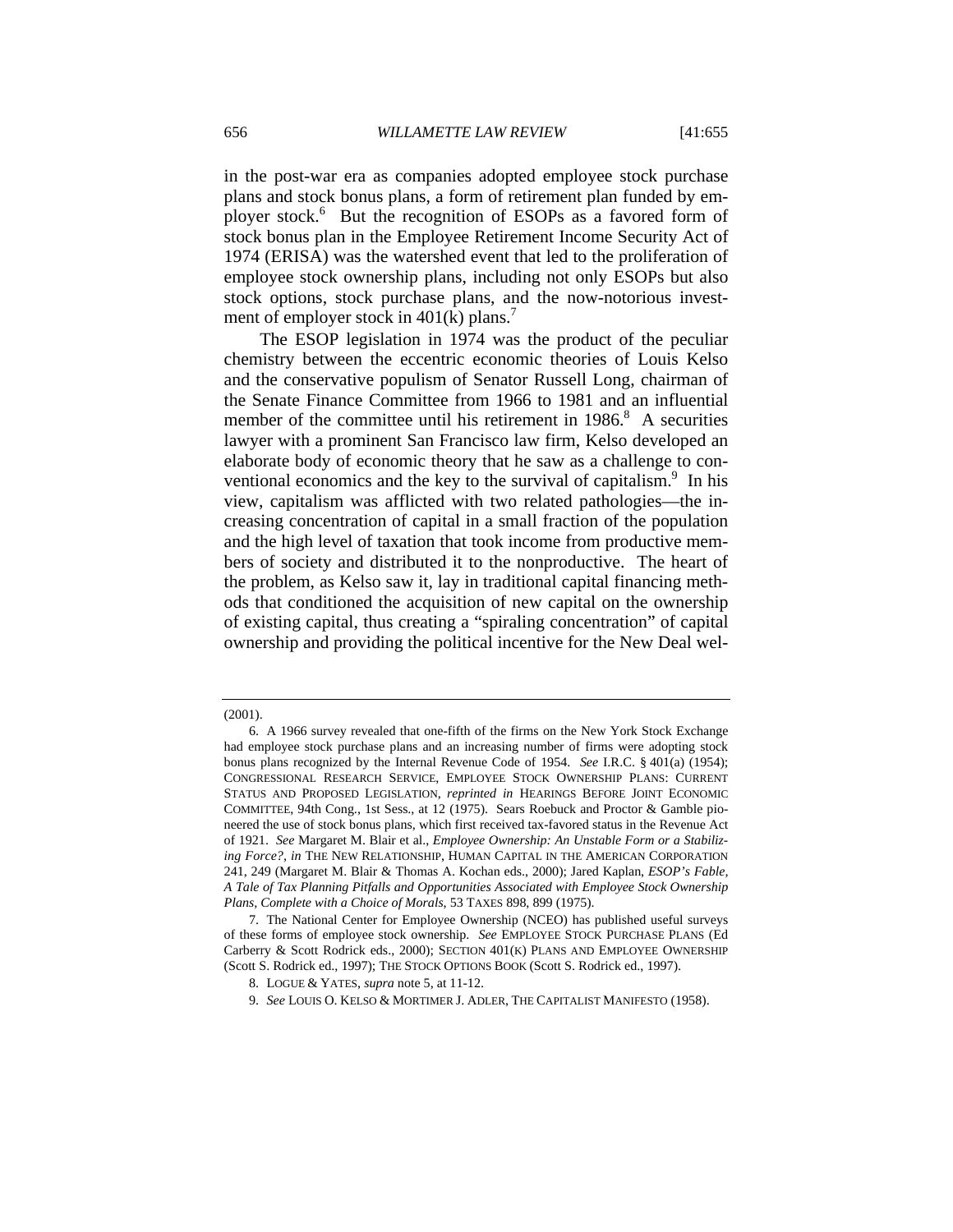fare legislation.<sup>10</sup> The solution, he argued, was to restructure the financing of capital acquisition so that the ordinary worker could secure a capital estate and enjoy a second income from capital ownership.<sup>11</sup> Such a debt-generated redistribution of capital ownership would revitalize capitalism by making the ordinary worker a capitalist.

Kelso's search for a "program of financing new capitalists" led him to devise and advocate employee investment plans, backed by the sponsoring employer's credit, which could borrow money to finance investment through the purchase of the employer's stock.<sup>12</sup> As the employer paid off the loan, the employees would become beneficial owners of stock allocated to their account in the investment plan. He crafted the first of these plans in 1957 for Peninsula Newspapers, Inc., a small publishing business near San Francisco, but the concept spread slowly. $^{13}$ 

In 1973, Kelso gained the ear of Senator Russell Long, the son of the famous Louisiana populist, Huey Long, who was then the conservative chairman of the Senate Finance Committee. The encounter proved to be Senator Long's revelation on the road to Damascus. In a late dinner at a Washington hotel, Kelso explained his vision of expanding capital ownership by giving ordinary workers access to selfliquidating debt.<sup>14</sup> According to Kelso, Long asked, "Are you saying that [these financing methods] can make haves out of have-nots without taking it away from the haves?" Kelso answered affirmatively. Long concluded, "That's the kind of populism I can buy."<sup>15</sup> Long never wavered from the conviction that he had found the key to reconciling capitalism with his populist origins. When introducing a bill ten years later, he explained: "The goal is to provide incentives for financing to be structured in such a way that, in the future, more Americans will have a chance to accumulate a capital estate."<sup>16</sup>

Long's conversion came at a critical moment in legislative history. The Senate staff was then developing a comprehensive revision

5.

<sup>10.</sup> *See* LOUIS O. KELSO & MORTIMER J. ADLER, THE NEW CAPITALISTS, A PROPOSAL TO FREE ECONOMIC GROWTH FROM THE SLAVERY OF SAVINGS 28-32, 39-42 (1961); LOUIS KELSO & PATRICIA HETTER, HOW TO TURN EIGHTY MILLION WORKERS INTO CAPITALISTS ON BORROWED MONEY 18-39 (1967).

<sup>11.</sup> KELSO & HETTER, *supra* note 10, at 67-68.

<sup>12.</sup> KELSO & ADLER, *supra* note 9, at 240.

<sup>13.</sup> *See* Doernberg & Macey, *supra* note 3, at 107.

<sup>14.</sup> GATES, *supra* note 2, at 80-81; LOGUE & YATES, *supra* note 5, at 11-12.

<sup>15.</sup> Rudy Maxa, *Can We All Own a Piece of the Rock?,* WASH. POST, Dec. 10, 1978, at

<sup>16. 129</sup> CONG. REC. 33813 (1983).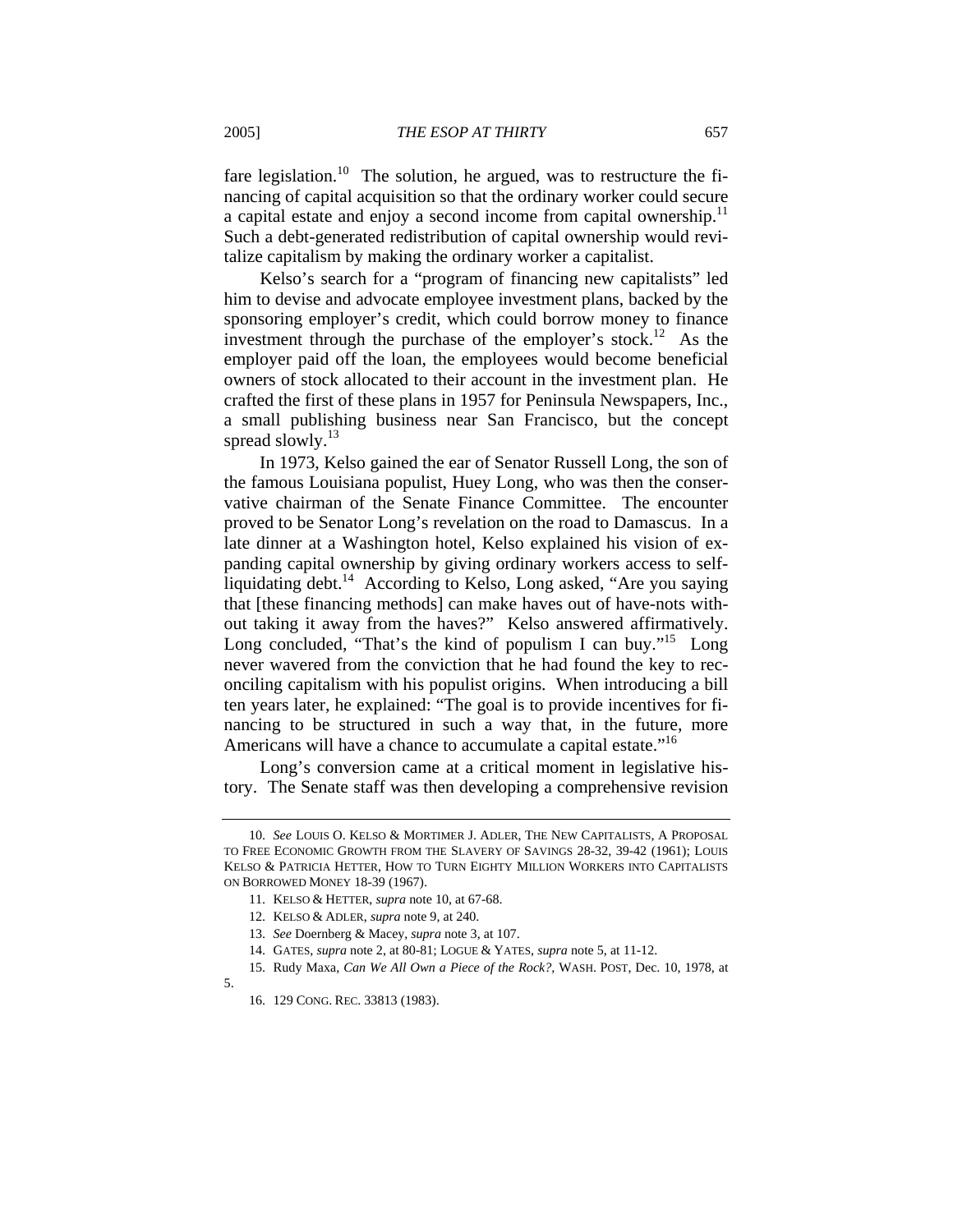of employee benefit law that would become ERISA. Kelso argued that the proposed legislation presented a practical opportunity to engraft his financing scheme onto the existing statutory authorization for stock bonus plans.<sup>17</sup> The statutory authorization for the ESOP appeared as one of several exemptions to the prohibited transaction rules of the legislation.<sup>18</sup> ERISA section 408, subdivision (b)(3), provides that the rules barring undiversified investment and self-dealing between employer and benefit plans do not apply to an employer's "loan to an employee stock ownership plan," which is defined as a stock bonus plan designed to invest primarily in qualifying employer securities. $1<sup>9</sup>$ 

In the next decade, Senator Long secured the passage of some twenty-five bills promoting and elaborating upon this original ESOP legislation.20 The body of ESOP legislation was the chief monument to his career in the Senate.<sup>21</sup> It is often an illusion, of course, to attribute the evolution of the law to the influence of individuals. The ESOP legislation also rode the crest of rising popularity of employee stock ownership that took other forms and some twelve states passed legislation encouraging ESOPs independently of Senator Long's influence.<sup>22</sup> Nevertheless the impact of Senator Long's conversion to Kelso's economic theories is visible in the curious classification of the ESOP as a retirement plan, in the generous tax benefits to encourage adoption of the plans, and probably, in the undemocratic structure of the ESOP legislative scheme.

<sup>17.</sup> The origins of the ESOP legislation in Kelso's economic theories have been discussed frequently and documented amply elsewhere. *See*, *e.g*., D. Bret Carlson, *ESOP and Universal Capitalism*, 31 TAX L. REV. 289, 289-93 (1976); Ezra S. Field, *Money for Nothing and Leverage for Free: The Politics and History of the Leveraged ESOP Tax Subsidy*, 97 COLUM. L. REV. 740, 748-50; Michael W. Melton, *Demythologizing ESOPs*, 45 TAX L. REV. 363, 363-68 (1990).

<sup>18.</sup> The prohibited transactions rules of ERISA sections 406 and 407, among other things, generally restrict investments in employer securities to 10% of the fair market value of the assets of the plan. *See* ERISA §§ 406(a)(1)(E), 407(a)(3), 29 U.S.C. §§ 1106(a)(1)(E), 1107(a)(3) (1998).

<sup>19.</sup> *See* ERISA §§ 407(d)(6), 408(b)(3), 29 U.S.C. §§ 1107(d)(6), 1108(b)(3). *See also* I.R.C. § 4975(d)(3), (e)(7) (2002).

<sup>20.</sup> *See* GATES, *supra* note 2, at 53.

<sup>21.</sup> *See* JOSEPH RAPHAEL BLASI, EMPLOYEE OWNERSHIP, REVOLUTION OR RIPOFF? 7, 18-26 (1988); Frederick Ungeheuer, *They Own the Place*, TIME, Feb. 6, 1989, at 51.

<sup>22.</sup> *See* William R. Levin, *The False Promise of Worker Capitalism: Congress and the Leveraged Employee Stock Ownership Plan*, 95 YALE L.J. 148, 149-50, 150 n.7 (1985); Stanley R. Pietruska III, *ESOPs: Corporate Advantages Put Taxpayers at a Disadvantage*, 23 W. ST. U. L. REV. 53, 60-61 (1995).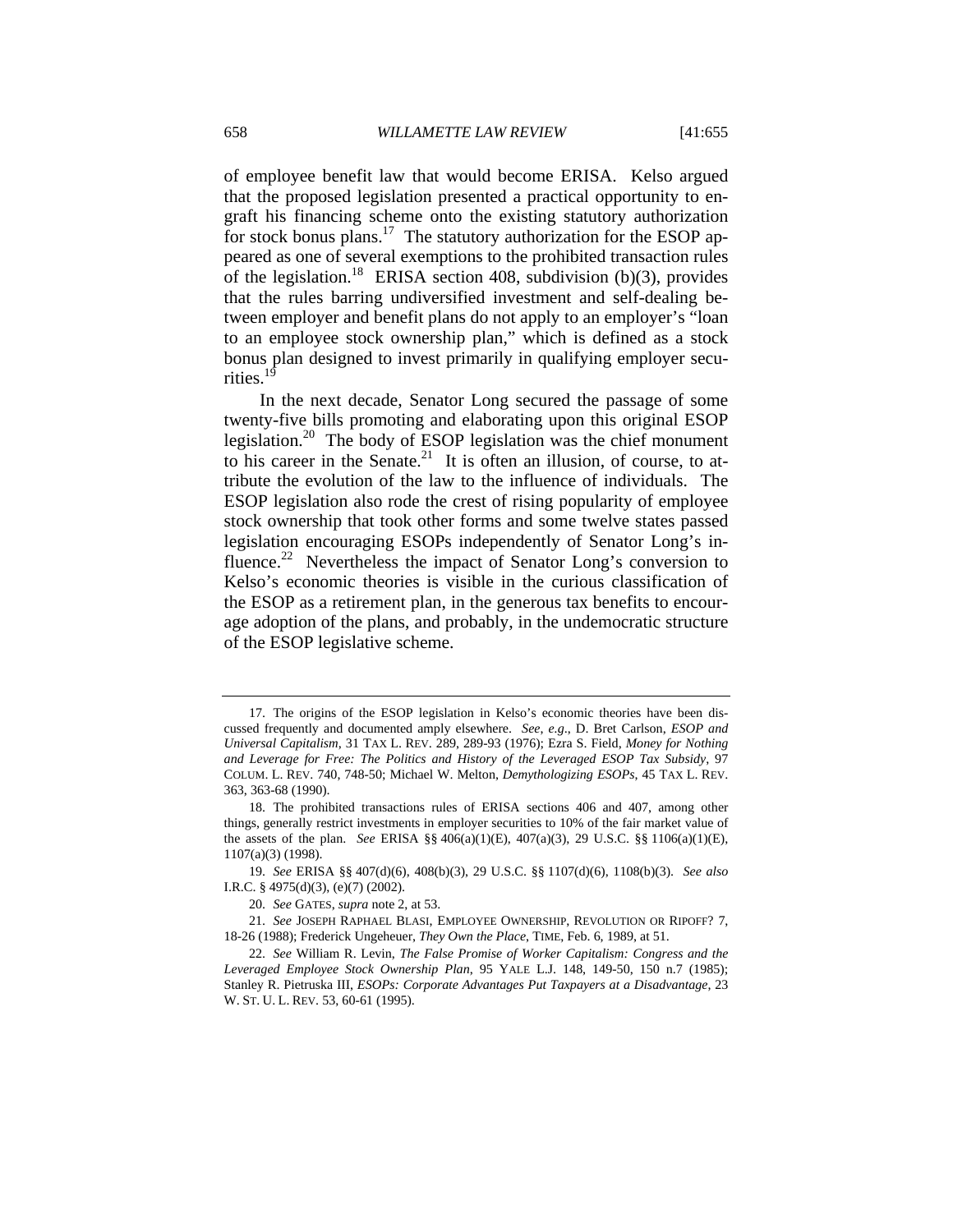Following Kelso's views,  $^{23}$  Senator Long saw the ESOP as a vehicle for broadening capital ownership, not a means of achieving industrial democracy. While the Revenue Act of 1978 gave employees certain limited voting rights to their trust accounts,  $24$  he opposed any extension of these rights on the ground that it would discourage adoption of ESOPs.<sup>25</sup> The ESOP provisions engrafted on ERISA place control of employer stock in the hands of a trustee who is ordinarily appointed by the employer's board of directors.<sup>26</sup> During their employment, employees enjoy only a beneficial ownership in the employer stock, shorn of ordinary shareholder rights; $^{27}$  and upon retirement or severance of employment, they receive a distribution of their individual accounts either in stock or cash.<sup>28</sup> Some ESOPs involving direct contributions of stock to the trust represent a minor variation on the stock bonus plans pre-dating ERISA. But leveraged ESOPs, which link employee rights to repayment of the initial financing, have come to dominate the field.<sup>29</sup> The trust purchases the stock by a bank

25. Russell Long, Letter to Editor, BUS. WEEK, Sept. 12, 1988, at 6 ("Then, when some businessperson wants to share some of his good fortune with workers by vesting stock in them, BUSINESS WEEK would propose to keep it from happening by insisting that the employees have more voice in management than that generous person might be willing to share.").

26. ERISA § 403(a), 29 U.S.C. 1103(a) (1998).

27*. See* James G. Steiker, *ESOP Participants and Shareholder Rights,* 6 J. EMP. OWNERSHIP L. & FIN., No. 4, 43 (1994).

<sup>23.</sup> Kelso formed an investment banking company, Kelso & Co., which put together many ESOP transactions. Field, *supra* note 17, at 749. The firm promoted its ability to design ESOPs without changing corporate control. Kelso's associate, Joseph Schuchert, asserted, "Our programs are the antithesis of workplace democracy . . . . We've been criticized for not giving workers more participation, but we believe workers are natural shareholders, not natural managers." Michael Hiltzik, *Employee Stock Plans Turn into Management Boon*, BOSTON GLOBE, Jan. 2, 1985, *quoted in* DAVID P. ELLERMAN, THE DEMOCRATIC WORKER-OWNED FIRM, A NEW MODEL FOR THE EAST AND WEST 105 (1990). Kelso charged that the use of employee ownership to give employees a voice in the corporate decisions would lead to "amateur management." *See* John Hoerr & Keith H. Hammonds, *Congress is Forming Battle Lines over ESOPs,* BUS. WEEK, Aug. 8, 1988, at 61-62.

<sup>24.</sup> Revenue Act of 1978, Pub. L. No. 95-600, §§ 141, 143, 92 Stat. 2788, 2796 (1978). For a discussion of voting rights, see *infra* text accompanying notes **Error! Bookmark not defined.**-**Error! Bookmark not defined.**.

<sup>28.</sup> I.R.C. § 409(c), (o). For a comprehensive and reliable text on ESOP statutory and regulatory law, see 1 MICHAEL J. CANAN, QUALIFIED RETIREMENT PLANS § 3.31 to 3.42 (2004 ed.). *See also* 1 JEFFREY D. MAMORSKY, EMPLOYEE BENEFITS LAW, ERISA AND BEYOND §§ 2.04, 3A.01(2)(d), at 2-27 to 2-39, 3A-12.11 to 3A-26 (2004); Henry C. Blackiston III et al., *ESOPs: What They Are and How They Work*, 45 BUS. LAW. 85 (1989).

<sup>29.</sup> A 1992-1993 survey revealed that 57.9% of the ESOPs in Ohio were leveraged. *See*  LOGUE & YATES, *supra* note 5, at 196. Leveraged ESOPs are the only vehicle for the potentially significant uses to purchase stock from a retiring owner or to carry out an employee buyout—two of the most important uses of the plans.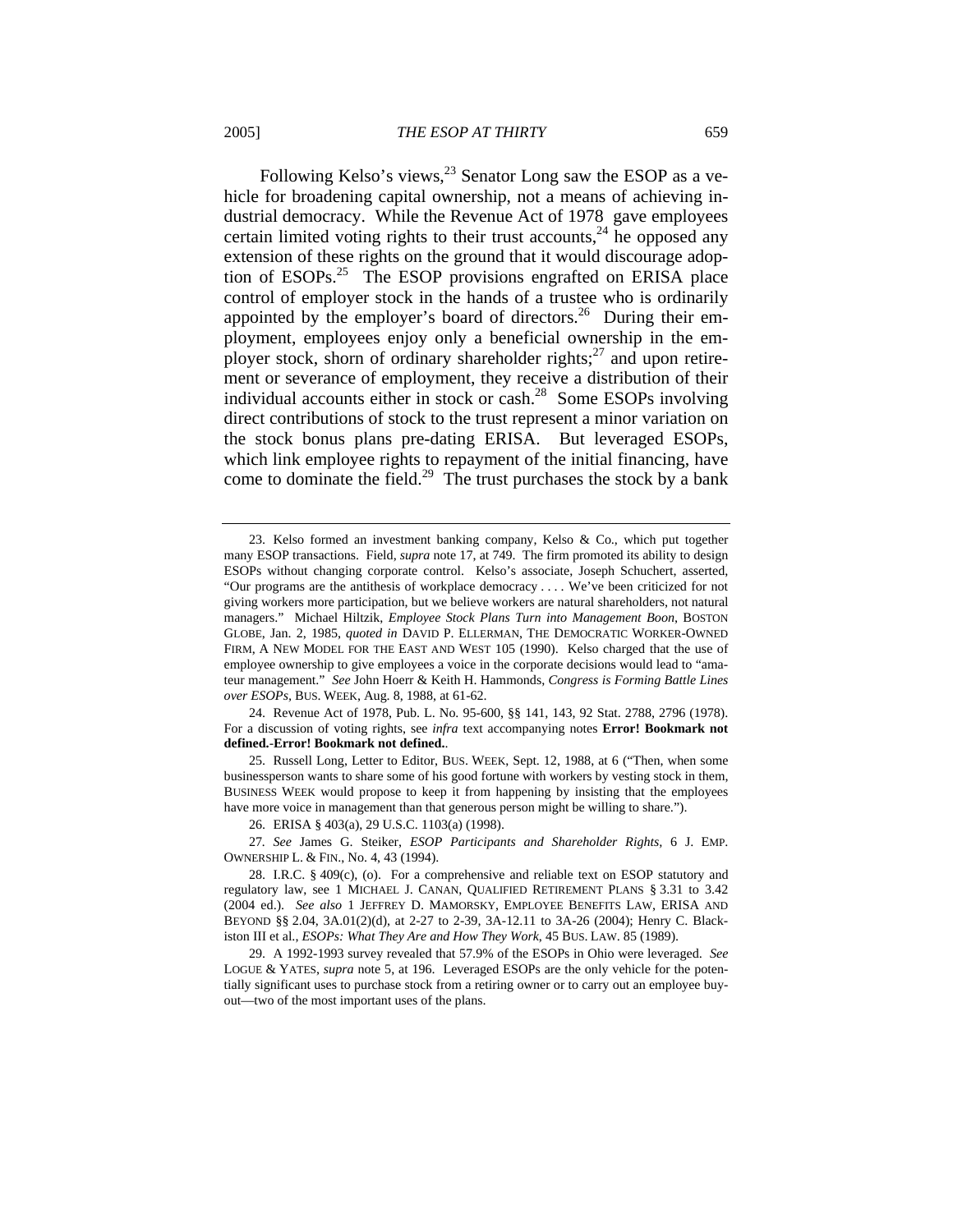loan guaranteed by the employer or by a direct loan from the employer.<sup>30</sup> Then, as the loan is paid off, the employees' beneficial interest in the trust is allocated to their individual accounts. $31$ 

From its inception, the recognition of the ESOP as a stock bonus plan entailed a favorable tax consequence that served Kelso's vision of a new financing device to broaden capital ownership—it allowed the employer to pay off the ESOP loan with deductible contributions to the ESOP trust.<sup>32</sup> The effect, as now codified, is to give the employer access to funds through a sale of stock to the ESOP, which are financed by a uniquely tax-advantaged loan in which principal as well as interest payments are tax deductible.<sup>33</sup> During the last twelve years of Long's Senate career, Congress enacted a medley of additional tax incentives for  $ESOPs<sup>34</sup>$  Congress later repealed some of these tax breaks, including tax credits, an estate tax deduction, and tax exclusion on interest from ESOP loans,<sup>35</sup> but the ESOP remains highly taxfavored. It enjoys the tax benefits available generally to qualified retirement plans: deduction of employer contributions to the plan,  $36$  exemption of trust from taxation on earnings,  $37$  and employee tax deferrals upon ultimate distribution of their individual accounts.<sup>38</sup> In addition, the tax code allows employers to deduct payment of dividends to stock held by an ESOP<sup>39</sup> and promotes the use of ESOPs as an estate-planning device for retiring business owners by allowing a deferral of gain on the sale of qualified securities to the ESOP trust.<sup>40</sup>

<sup>30.</sup> CANAN, *supra* note 28, § 3.35.

<sup>31.</sup> Treas.Reg. § 54.4975-11(c), (d)(2) (as amended in 1979).

<sup>32.</sup> *See* Charles A. Pillsbury, Note, *Employee Stock Ownership Plans: A Step Toward Democratic Capitalism,* 55 B.U. L. REV. 195, 206-07 (1975). These tax advantages presuppose a need to borrow money to purchase stock for a purpose such as facilitating the retirement of an existing owner or effecting an employee buyout. *See* Michael A. Conte & Jan Svejnar, *The Performance Effects of Employee Ownership Plans, in* PAYING FOR PRODUCTIVITY 143, 147 (Alan S. Blinder ed., 1990). The same net tax advantage may be secured by contributing stock to the ESOP in an amount equal to repayments on a loan unrelated to the purchase of stock. *Id.*

<sup>33.</sup> I.R.C. §  $404(a)(9)(A)$ , (B). For a detailed discussion of conditions and limitations on the employer deduction, see CANAN, *supra* note 28, § 3.37(A)-(B).

<sup>34.</sup> *See* GATES, *supra* note2; Jared Kaplan, *Is ESOP a Fable? Fabulous Uses and Benefits or Phenomenol Pitfalls?*, 65 TAXES 788 (1987).

<sup>35.</sup> *See* CANAN, *supra* note 28, § 3.32, 3.37G, 3.38; GATES, *supra* note 2, at 94-95.

<sup>36.</sup> I.R.C. § 404(a).

<sup>37.</sup> I.R.C. § 501(a).

<sup>38.</sup> I.R.C. § 402(e)(4).

<sup>39.</sup> I.R.C. § 404(k).

<sup>40.</sup> I.R.C. § 1042.